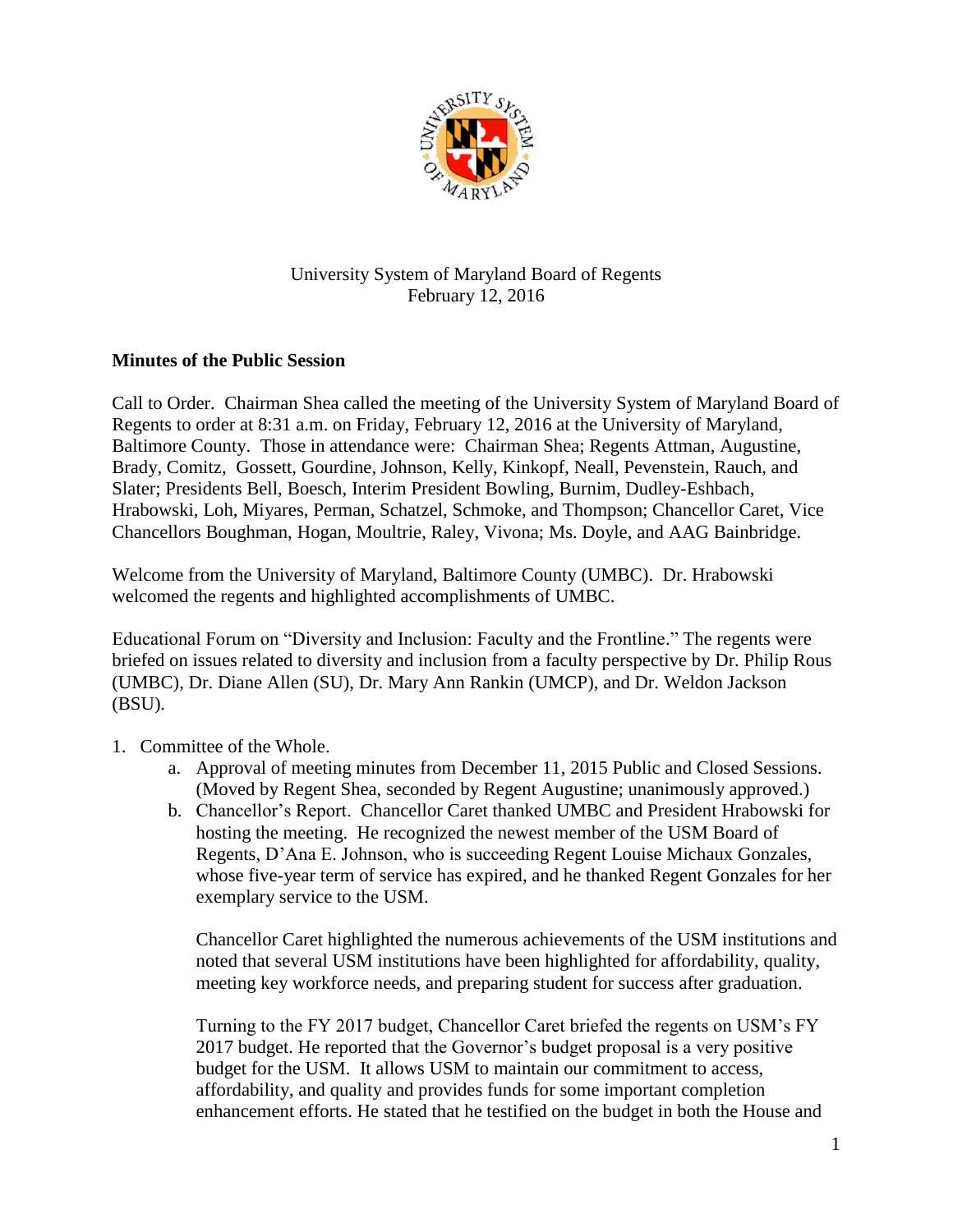Senate, stressing that the USM is an efficient, well-run organization with more than half-a-billion dollars in E&E savings, strong fund balance and solid bond rating. The budget will improve completion efforts by providing stronger, more effective advising, enhanced use of analytics to maximize progress toward degree, and increases in articulation agreements with community colleges.

- c. FY 2016 General Assembly Key Legislation. Vice Chancellor Hogan briefed the regents on key legislation being considered by the General Assembly.
- 2. Report of Councils.
	- a. Council of University System Faculty. Dr. Bryant presented the report of the Council. Topics discussed in recent meetings included the annual report on the Instructional Workload of the USM Faculty. CUSF members had many questions, suggestions and comments on how the current reporting standards could be modified to better reflect the responsibilities of faculty. The Council also met with Chancellor Caret and discussed a wide- range of questions about the state of USM and trends in Higher Education in America, including increased dependency on adjuncts, faculty workload reporting, E&E 2.0, strengthening HBCUs, diversity and inclusion, plans that address universities that service poor rural regions, faculty versus administration salary inequities, salary inequities across disciplines, and legislative issues. The Council also discussed the joint advocacy day in Annapolis and reviewed resources for best practices in shared governance.
	- b. University System of Maryland Student Council. Mr. Sampson presented the report of the Council. The topics discussed included the advocacy day for the Maryland General Assembly, which is being held in conjunction with the faculty council, staff council, and the USM foundation. The council also discussed the creation of the Chancellor's Cup, which will bring all 12 institutions together for a large field day; the council is looking to add an academic component to the event as well. Finally, Mr. Sampson reported on the executive board visit to the Maryland Correctional Enterprise facilities in Jessup, MD.
	- c. Council of University System Presidents. Dr. Dudley-Eshbach presented the report of the council. The topics discussed at the January and February CUSP meetings included: the Governor's FY2017 budget, legislative session hearings and bills, allocation of the enhancement budget for college completion initiatives, collective bargaining negotiations, follow up to CUSP retreat, potential changes to state pension laws, crisis planning, changes to BOR policy, and institutional enrollment strategies and priorities.
	- d. Council of University System Staff. Ms. Wimbish provided the council report. Activities of the council included a technical review of the bylaws and constitution, the CUSS Quarterly Newsletter, an extension of the deadline for the submission of nominations of the Board of Regents Awards, an examination of the usage and success of job sharing initiatives and the use of telework at USM institutions, monitoring the new FLSA exemption regulations and its impact on employees and their benefits, and planning for the February Advocacy Day in Annapolis.
- 3. Committee on Advancement. Regent Gossett presented the report of the committee.
	- a. Approval of meeting minutes from February 10, 2016 Public Session. (Moved by Regent Gossett, seconded by Chairman Shea; unanimously approved.)
	- b. December 2015 YTD Chart. Regent Gossett presented the report.